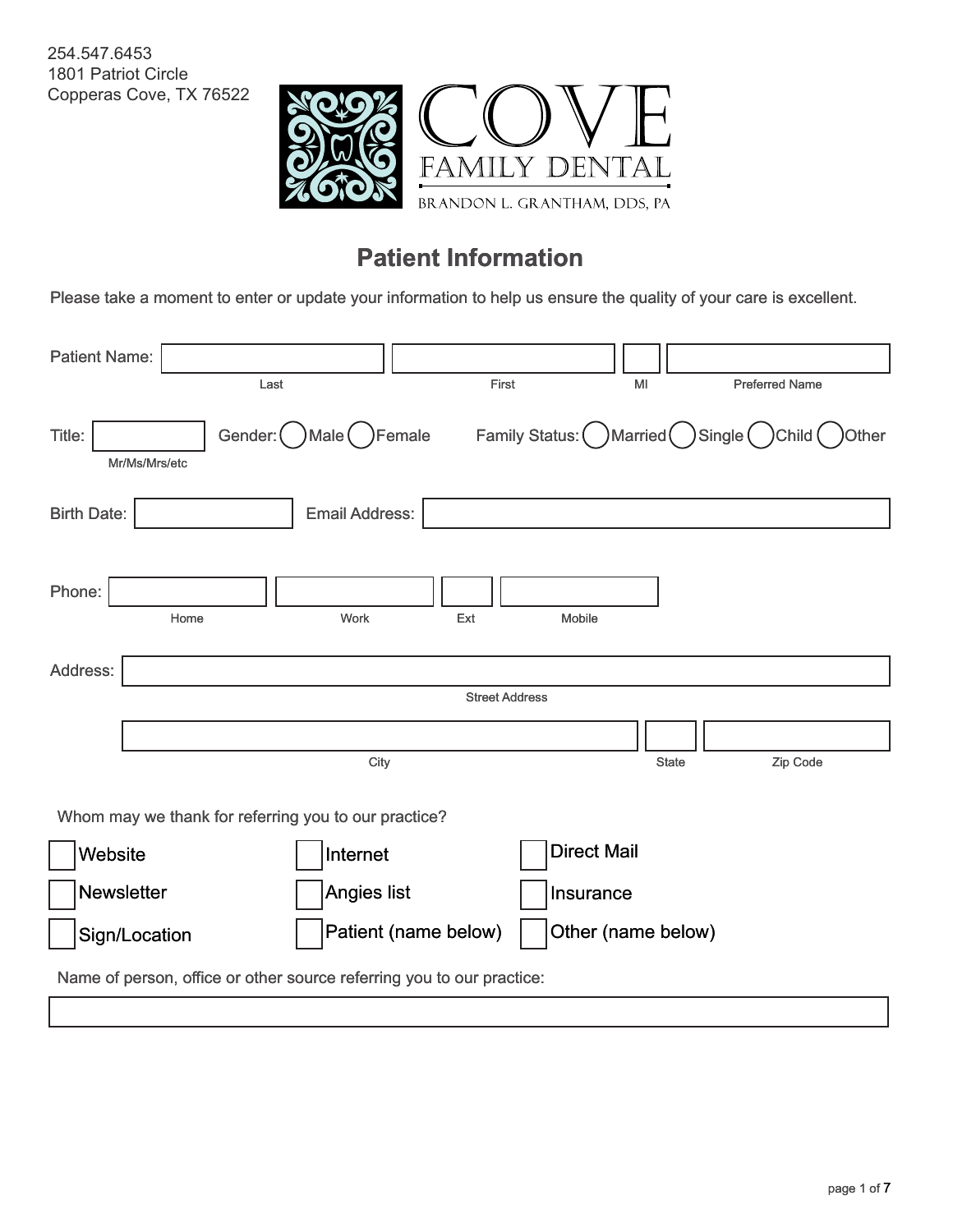

| 254.547.6453<br>1801 Patriot Circle | Copperas Cove, TX 76522<br>FAN<br>BRANDON L. GRANTHAM, DDS, PA                      |                                             |
|-------------------------------------|-------------------------------------------------------------------------------------|---------------------------------------------|
|                                     | <b>Spouse or Responsible Party Information</b>                                      |                                             |
|                                     | the person responsible for payment<br>the patient's spouse<br>The following is for: | neither-not applicable                      |
| Name:                               | First<br>Last<br>MI                                                                 | <b>Preferred Name</b>                       |
| Title:                              | Family Status: ( ) Married (<br>Gender: (<br>Female<br>)Male (<br>Mr/Ms/Mrs/etc     | $\sum_{i=1}^{n}$<br>Child (<br><b>Other</b> |
| <b>Birth Date:</b>                  | Social Security #:                                                                  |                                             |
| Phone:                              | Work<br>Ext<br>Mobile<br>Home                                                       |                                             |
| Address<br>if different             |                                                                                     |                                             |
|                                     | <b>Street Address</b>                                                               |                                             |
|                                     |                                                                                     |                                             |
|                                     | City<br>State                                                                       | Zip Code                                    |
|                                     |                                                                                     |                                             |
|                                     |                                                                                     |                                             |
|                                     |                                                                                     |                                             |
|                                     |                                                                                     |                                             |
|                                     |                                                                                     |                                             |
|                                     |                                                                                     |                                             |
|                                     |                                                                                     |                                             |
|                                     |                                                                                     |                                             |
|                                     |                                                                                     |                                             |
|                                     |                                                                                     |                                             |
|                                     |                                                                                     |                                             |
|                                     |                                                                                     |                                             |
|                                     |                                                                                     | page 2 of 7                                 |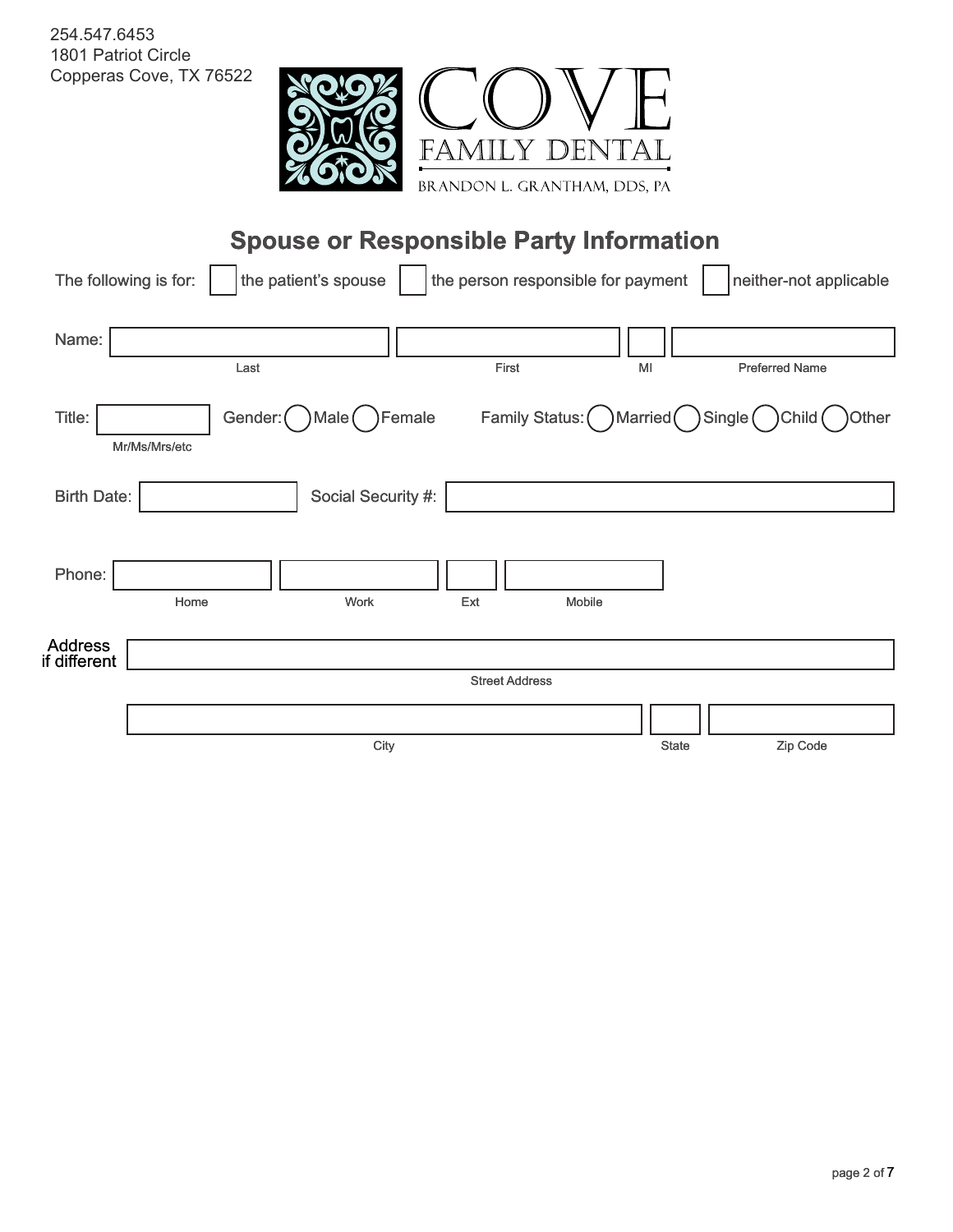

# **Primary Dental Insurance: In nsurance: Primary Dental**

| page 3 of 7 |
|-------------|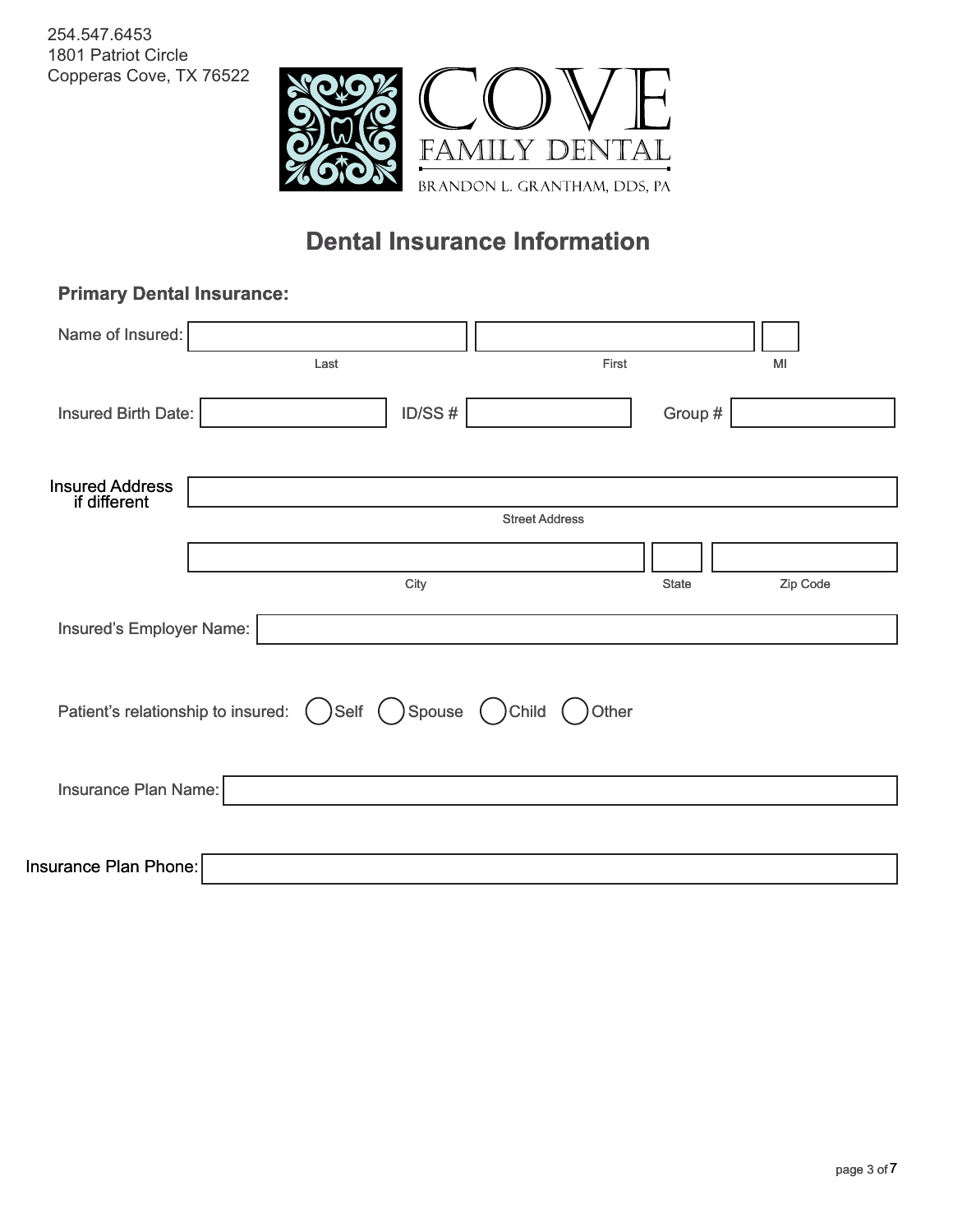

## **MEDICAL HISTORY**

|    | <b>Patient Name</b>                                                                                                                                                                        |             |        |     | Age                                                                                |            |        |
|----|--------------------------------------------------------------------------------------------------------------------------------------------------------------------------------------------|-------------|--------|-----|------------------------------------------------------------------------------------|------------|--------|
|    |                                                                                                                                                                                            |             |        |     |                                                                                    |            |        |
|    |                                                                                                                                                                                            |             |        |     | Purpose                                                                            |            |        |
|    | What is your estimate of your general health? $\Box$ Excellent $\Box$ Good $\Box$ Fair $\Box$ Poor                                                                                         |             |        |     |                                                                                    |            |        |
|    |                                                                                                                                                                                            |             |        |     |                                                                                    |            |        |
|    | DO YOU HAVE or HAVE YOU EVER HAD:                                                                                                                                                          | YES NO      |        |     |                                                                                    | <b>YES</b> | NO     |
| 1. |                                                                                                                                                                                            |             | ∩      |     | 26. osteoporosis/osteopenia (i.e. taking bisphosphonates) _                        | U          |        |
|    | 2. an allergic reaction to                                                                                                                                                                 |             |        |     | 27. arthritis, rheumatoid arthritis, lupus ___________________                     | О          | Ō      |
|    | O aspirin, ibuprofen, acetaminophen, codeine                                                                                                                                               |             |        |     |                                                                                    | О          |        |
|    | $\square$ penicillin<br>O erythromycin                                                                                                                                                     |             |        |     |                                                                                    | О          |        |
|    | O tetracycline                                                                                                                                                                             |             |        | 30. |                                                                                    | 8          | 000000 |
|    | $\square$ sulfa                                                                                                                                                                            |             |        | 31. |                                                                                    |            |        |
|    | $\Box$ local anesthetic                                                                                                                                                                    |             |        | 32. | neurologic disorders (ADD/ADHD, prion disease) _______                             | 0          |        |
|    | $\Box$ fluoride                                                                                                                                                                            |             |        | 33. | viral infections and cold sores                                                    | □          |        |
|    | $\Box$ metals (nickel, gold, silver, $\Box$                                                                                                                                                |             |        |     | 34. any lumps or swelling in the mouth                                             | О          |        |
|    | $\Box$ latex                                                                                                                                                                               |             |        |     |                                                                                    | Ο          |        |
|    | $\Box$ other                                                                                                                                                                               |             |        |     |                                                                                    | О          |        |
| 3. | heart problems, or cardiac stent within the last six months                                                                                                                                |             | U      |     |                                                                                    | О          |        |
| 4. |                                                                                                                                                                                            |             | О      |     | 39. tumor, abnormal growth                                                         | O          |        |
| 5. | artificial heart valve, repaired heart defect (PFO) ____________                                                                                                                           |             | О<br>О |     | 40. radiation therapy                                                              | Ο          |        |
| 6. | $\Box$ pacemaker or implantable defibrillator $\Box$ $\Box$                                                                                                                                |             | Ò      |     | the contract of the contract of the contract of the contract of the contract of    |            |        |
| 7. | artificial prosthesis (heart valve or joints) ___________________________________                                                                                                          |             | Ō      |     |                                                                                    | U<br>О     | ă      |
| 8. |                                                                                                                                                                                            | О           | О      |     | 43. psychiatric treatment                                                          |            |        |
| 9. |                                                                                                                                                                                            |             | О      |     |                                                                                    | O<br>O     |        |
|    |                                                                                                                                                                                            | O<br>$\Box$ | О      |     | 45. alcohol / street drug use                                                      |            |        |
|    | 12. prolonged bleeding due to a slight cut (INR > 3.5) _________________________                                                                                                           |             |        |     | <b>ARE YOU:</b>                                                                    |            |        |
|    | 13. emphysema, shortness of breath, sarcoidosis _____________                                                                                                                              | Ō           | Ō      |     | 46. presently being treated for any other illness ___________                      | П          |        |
|    |                                                                                                                                                                                            | Ō           |        |     | 47. aware of a change in your health in the last 24 hours                          |            |        |
|    | 15. asthma                                                                                                                                                                                 | $\Box$      | 8      |     |                                                                                    |            |        |
|    | 16. breathing or sleep problems (i.e. sleep apnea, snoring, sinus)                                                                                                                         | O           | О      |     | 48. taking medication for weight management (i.e. fen-phen)                        |            |        |
|    |                                                                                                                                                                                            |             | О      |     |                                                                                    |            |        |
|    | 18. liver disease                                                                                                                                                                          | 8           | О      |     | 50. often exhausted or fatigued _________________________                          | Ō          |        |
|    | 19. jaundice                                                                                                                                                                               | O           | О      |     | 51. experiencing frequent headaches                                                |            |        |
|    | 20. thyroid, parathyroid disease, or calcium deficiency _________________________                                                                                                          |             | О      |     | 52. a smoker, smoked previously or use smokeless tobacco                           | n          |        |
|    | 21. hormone deficiency_<br><u> O Britannico de la provincia de la pro</u>                                                                                                                  |             | О      |     |                                                                                    | $\cup$     |        |
|    |                                                                                                                                                                                            |             | О      |     |                                                                                    | O          |        |
|    |                                                                                                                                                                                            |             | О      |     |                                                                                    | ∩          | Ō      |
|    | 24. stomach or duodenal ulcer                                                                                                                                                              |             |        |     | 56. FEMALE-pregnant                                                                |            |        |
|    | 25. digestive disorders (i.e. celiac disease, gastric reflux) _                                                                                                                            |             |        |     | 57. MALE - prostate disorders                                                      |            |        |
|    | Describe any current medical treatment, impending surgery, genetic/development delay, or other treatment that may possibly affect your dental treatment. (i.e. Botox, Collagen Injections) |             |        |     |                                                                                    |            |        |
|    |                                                                                                                                                                                            |             |        |     | List all medications, supplements, and or vitamins taken within the last two years |            |        |
|    | Purpose<br>Drug                                                                                                                                                                            |             |        |     | Purpose<br>Drug                                                                    |            |        |
|    | .<br>The contract of the contract of the contract of the contract of the contract of the contract of the contract of                                                                       |             |        |     |                                                                                    |            |        |
|    | <b>Symbolic Street - Officers of the Contract Contract</b>                                                                                                                                 |             |        |     |                                                                                    |            |        |
|    |                                                                                                                                                                                            |             |        |     |                                                                                    |            |        |
|    |                                                                                                                                                                                            |             |        |     | Ask for an additional sheet if you are taking more than 6 medications              |            |        |

PLEASE ADVISE US IN THE FUTURE OF ANY CHANGE IN YOUR MEDICAL HISTORY OR ANY MEDICATIONS YOU MAY BE TAKING.

Patient's Signature

Doctor's Signature

Date  $\_\_$ 

 $\overline{O}$ To reorder, please visit: www.kolscenter.com

v 2012.2 Kois Center, LLC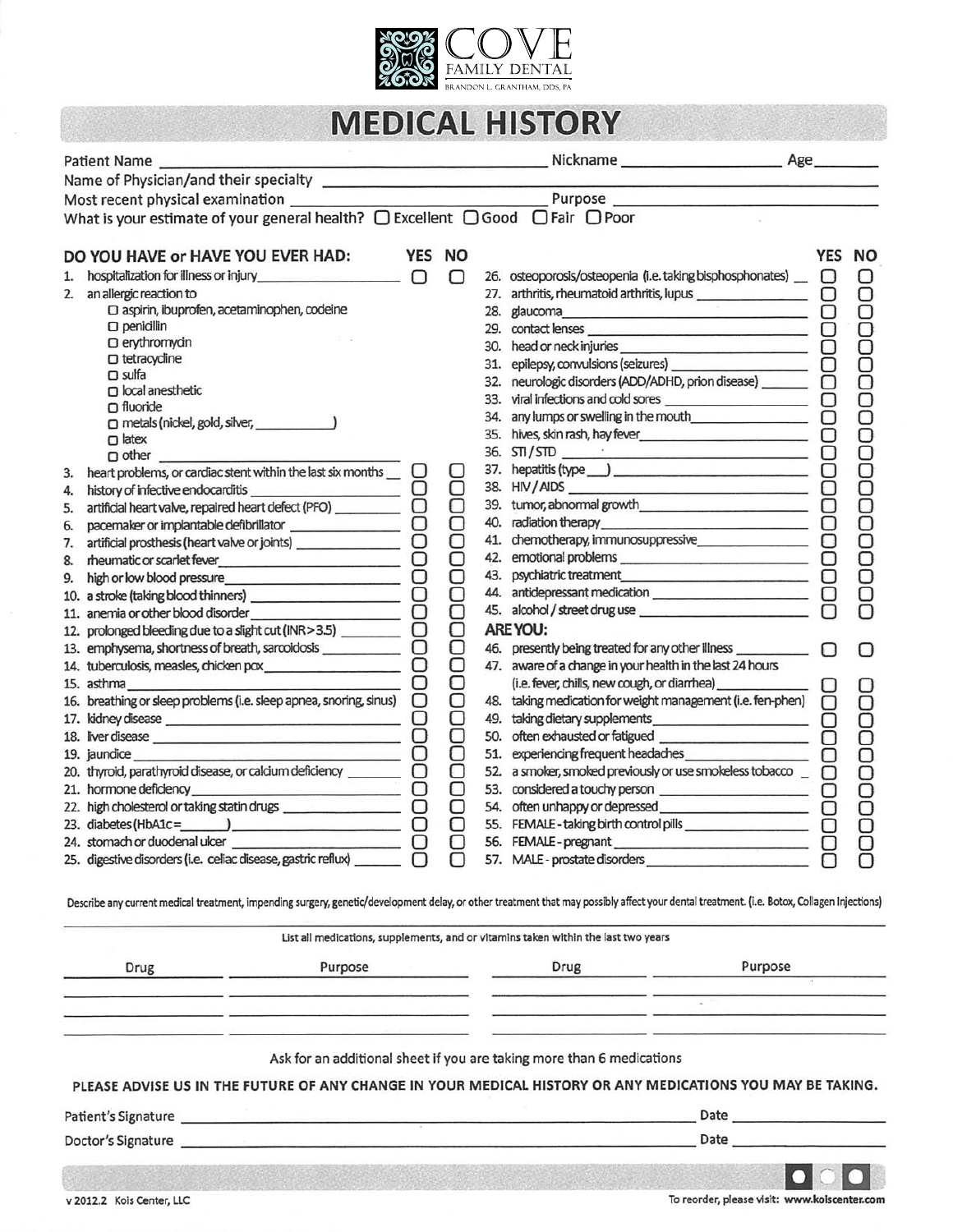

|                                                             | <b>DENTAL HISTORY</b>                                                                                                                                                                                                                                                                                                                                                                                                                                                                                                                                                                                                                                                                                                                               |             |             |
|-------------------------------------------------------------|-----------------------------------------------------------------------------------------------------------------------------------------------------------------------------------------------------------------------------------------------------------------------------------------------------------------------------------------------------------------------------------------------------------------------------------------------------------------------------------------------------------------------------------------------------------------------------------------------------------------------------------------------------------------------------------------------------------------------------------------------------|-------------|-------------|
| Name                                                        | Nickname<br>Age<br>Referred by <b>Excellent</b> D Good $\bigcap$ Fair $\bigcap$ Poor<br>Date of most recent treatment (other than a cleaning) __________________________                                                                                                                                                                                                                                                                                                                                                                                                                                                                                                                                                                            |             |             |
|                                                             | PLEASE ANSWER YES OR NO TO THE FOLLOWING:                                                                                                                                                                                                                                                                                                                                                                                                                                                                                                                                                                                                                                                                                                           | <b>YES</b>  | NΟ          |
|                                                             | 000<br><b>PERSONAL HISTORY</b>                                                                                                                                                                                                                                                                                                                                                                                                                                                                                                                                                                                                                                                                                                                      |             |             |
| 1.<br>2.<br>3.<br>4.<br>5.<br>6.                            | Are you fearful of dental treatment? How fearful, on a scale of 1 (least) to 10 (most) [14]<br>Have you had an unfavorable dental experience?<br>Have you ever had complications from past dental treatment?<br><u>Lawe you ever had complications from past dental treatment?</u><br>Have you had any teeth removed?<br><u> 1989 - Johann John Stein, mars an deutscher Stein († 1958)</u>                                                                                                                                                                                                                                                                                                                                                         | O           |             |
|                                                             | <b>GUM AND BONE</b>                                                                                                                                                                                                                                                                                                                                                                                                                                                                                                                                                                                                                                                                                                                                 |             |             |
| 7.<br>8.<br>9.<br>10.<br>11.<br>12.                         | Do your gums bleed or are they painful when brushing or flossing?<br>Have you ever been treated for gum disease or been told you have lost bone around your teeth?<br>Have you ever experienced gum recession?<br>Have you ever had any teeth become loose on their own (without an injury), or do you have difficulty eating an apple?<br>13. Have you experienced a burning sensation in your mouth? The manuscription of the sense of the sense of the                                                                                                                                                                                                                                                                                           | О           | Ò<br>Ò<br>O |
|                                                             | $\overline{\phantom{a}}$<br><b>TOOTH STRUCTURE</b>                                                                                                                                                                                                                                                                                                                                                                                                                                                                                                                                                                                                                                                                                                  |             |             |
| 15.<br>16.<br>17.<br>18.                                    | 14. Have you had any cavities within the past 3 years?<br><u> 1989 - Johann Stoff, Amerikaansk politiker (</u><br>Does the amount of saliva in your mouth seem too little or do you have difficulty swallowing any food?<br>Are any teeth sensitive to hot, cold, biting, sweets, or avoid brushing any part of your mouth?<br>Do you have grooves or notches on your teeth near the gum line?<br><u>Leader and the contract of the substantial of the substantial of the substantial of the substantial of the substantial of the substantial of the substantial</u><br>19. Have you ever broken teeth, chipped teeth, or had a toothache or cracked filling?<br>20. Do you frequently get food caught between any teeth? ________________________ |             |             |
|                                                             | <b>BITE AND JAW JOINT</b>                                                                                                                                                                                                                                                                                                                                                                                                                                                                                                                                                                                                                                                                                                                           |             |             |
| 21.<br>22.<br>23.<br>24.<br>25.<br>26.<br>27.<br>28.<br>29. | Do you feel like your lower jaw is being pushed back when you bite your teeth together?<br>Do you avoid or have difficulty chewing gum, carrots, nuts, bagels, baguettes, protein bars, or other hard, dry foods?<br>Have your teet<br><u> 1990 - Johann John Stein, mars an deus Amerikaansk kommunister (</u><br>Are your teeth crowding or developing spaces?<br>Do you dench your teeth in the daytime or make them sore?<br>Do you have any problems with sleep or wake up with an awareness of your teeth?<br>30. Do you wear or have you ever worn a bite appliance?<br>the contract of the contract of the contract of the contract of the contract of<br>$\bullet$ $\bullet$ $\bullet$<br><b>SMILE CHARACTERISTICS</b>                     | $\Box$<br>О |             |
|                                                             |                                                                                                                                                                                                                                                                                                                                                                                                                                                                                                                                                                                                                                                                                                                                                     |             |             |
| 32.                                                         | 33. Have you felt uncomfortable or self conscious about the appearance of your teeth?<br>34 Have you been disappointed with the appearance of previous dental work? ___________________________________                                                                                                                                                                                                                                                                                                                                                                                                                                                                                                                                             |             |             |
|                                                             |                                                                                                                                                                                                                                                                                                                                                                                                                                                                                                                                                                                                                                                                                                                                                     |             |             |
|                                                             | Doctor's Signature.<br><b>Date</b>                                                                                                                                                                                                                                                                                                                                                                                                                                                                                                                                                                                                                                                                                                                  |             |             |

To reorder, please visit: www.koiscenter.com @ Kois Center, LLC - v 2012.2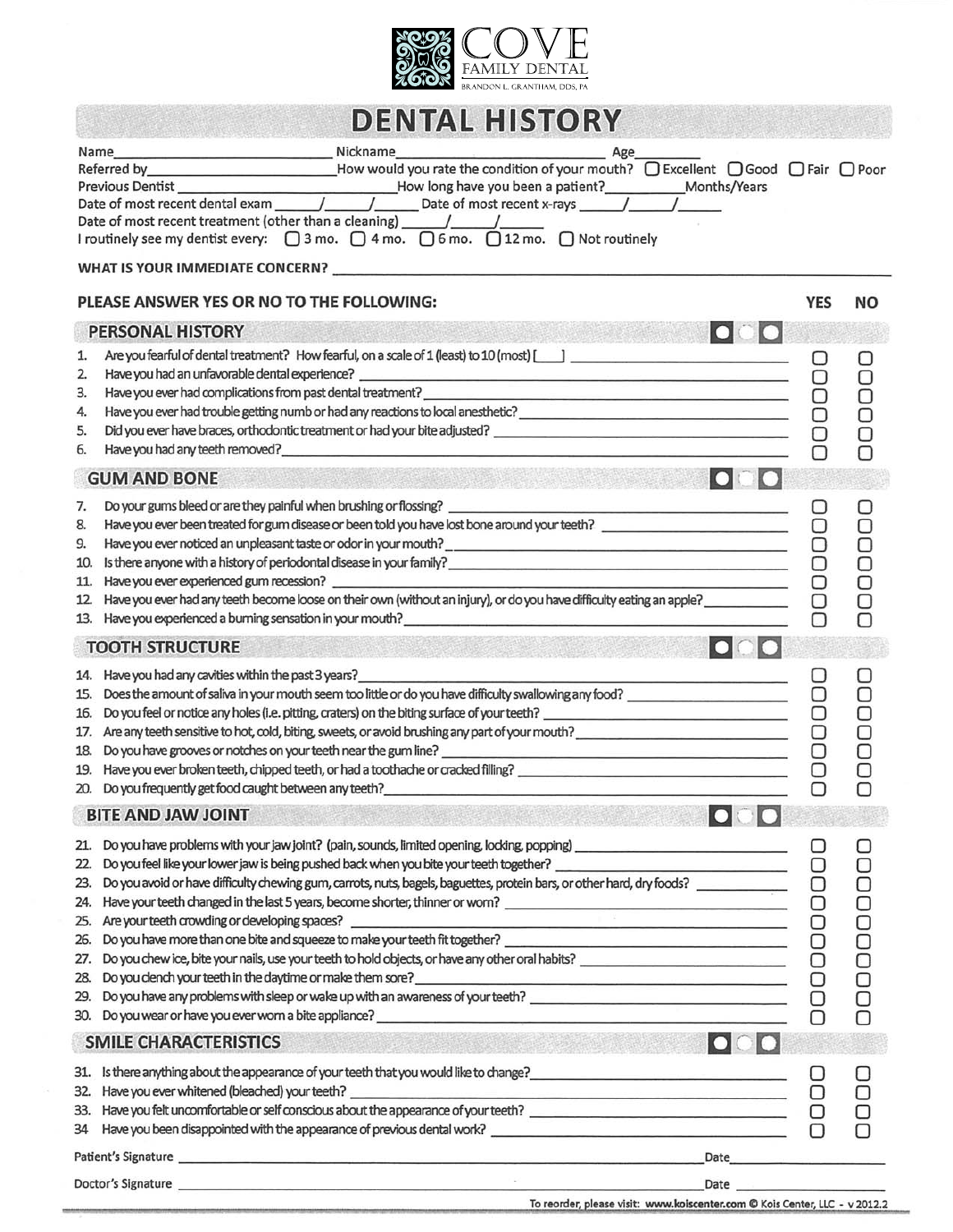

### **Consent for Services**

As a condition of treatment by this office, financial arrangements must be made in advance. The practice depends upon reimbursement from patients for the costs incurred in their care. Financial responsibility on the part of each patient must be determined before treatment.

All emergency dental services, or any dental services performed without previous financial arrangements, must be paid for at the time services are performed unless other arrangements are made.

Patients with dental insurance understand that all dental services are charged directly to the patient and that he or she is personally responsible for payment of all dental services. This office will help prepare the patient's insurance forms or assist in making collections from insurance companies and will credit any collections to the patient's account. However, this dental office cannot render services on the assumption that our charges will be paid by an insurance company.

A service charge of 1.5% per month (18%per annum) on the unpaid balance will be charged on all accounts exceeding 60 days, unless previously written financial arrangements are satisfied.

I have read and understand the HIPPA policy.

In consideration for the professional services rendered to me by this practice, I agree to pay the charges for the services at the time of treatment, or within five (5) days of billing if credit is extended. I further agree that the changes for services shall be as billed unless objected to, by me, in writing, within the time payment is due. I further agree that a waiver of any breach of any time or condition hereunder shall not constitute a wavier of any further term or condition and I further agree to pay all costs and reasonable attorney fees if suit be instituted hereunder.

I grant my permission to you or your assignee to telephone me to discuss this statement or my treatment.

I have read the above conditions on treatment and payment and agree to their content.

Signature of patient, parent, or guardian (responsible party):

Signature: Date: Date: Date: Date: Date: Date: Date: Date: Date: Date: Date: Date: Date: Date: Date: Date: Date: Date: Date: Date: Date: Date: Date: Date: Date: Date: Date: Date: Date: Date: Date: Date: Date: Date: Date: D

Relationship to Patient: